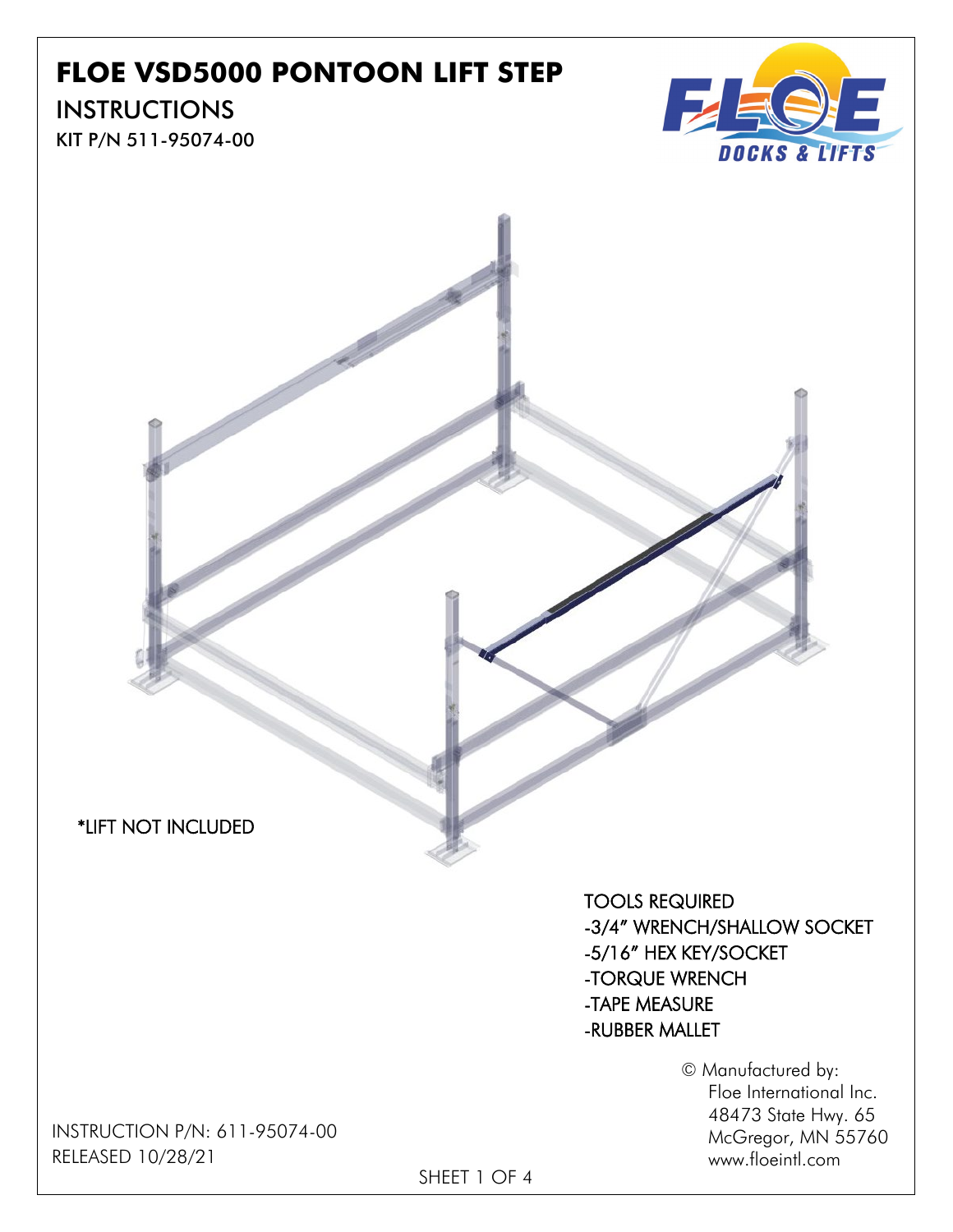## *BILL OF MATERIALS/EXPLODED VIEW*

| P/N 511-95074-00 | STEP, VSD5000 PONTOON BOAT LIFT |      |                                 |
|------------------|---------------------------------|------|---------------------------------|
| <b>NUMBER</b>    | <b>PART NUMBER</b>              | QTY. | <b>DESCRIPTION</b>              |
|                  | 001-70205-00                    |      | HHCS, 1/2-13 X 1" 18-8 SS       |
|                  | 001-71021-00                    |      | FLAT WASHER, 1/2" 18-8 SS       |
|                  | 001-73834-00                    |      | BHCS, 1/2-13 x 1" 18-8 SS       |
|                  | 001-76072-00                    |      | NUT, NYLOCK 1/2-13 ALUM.        |
|                  | 111-95088-00                    |      | ASS'Y, OUTER TUBE LIFT STEP 74" |
|                  | 111-95103-00                    |      | WELD'T, LIFT STEP SUPPORT "A"   |
|                  | 111-95104-00                    |      | WELD'T, LIFT STEP SUPPORT "B"   |

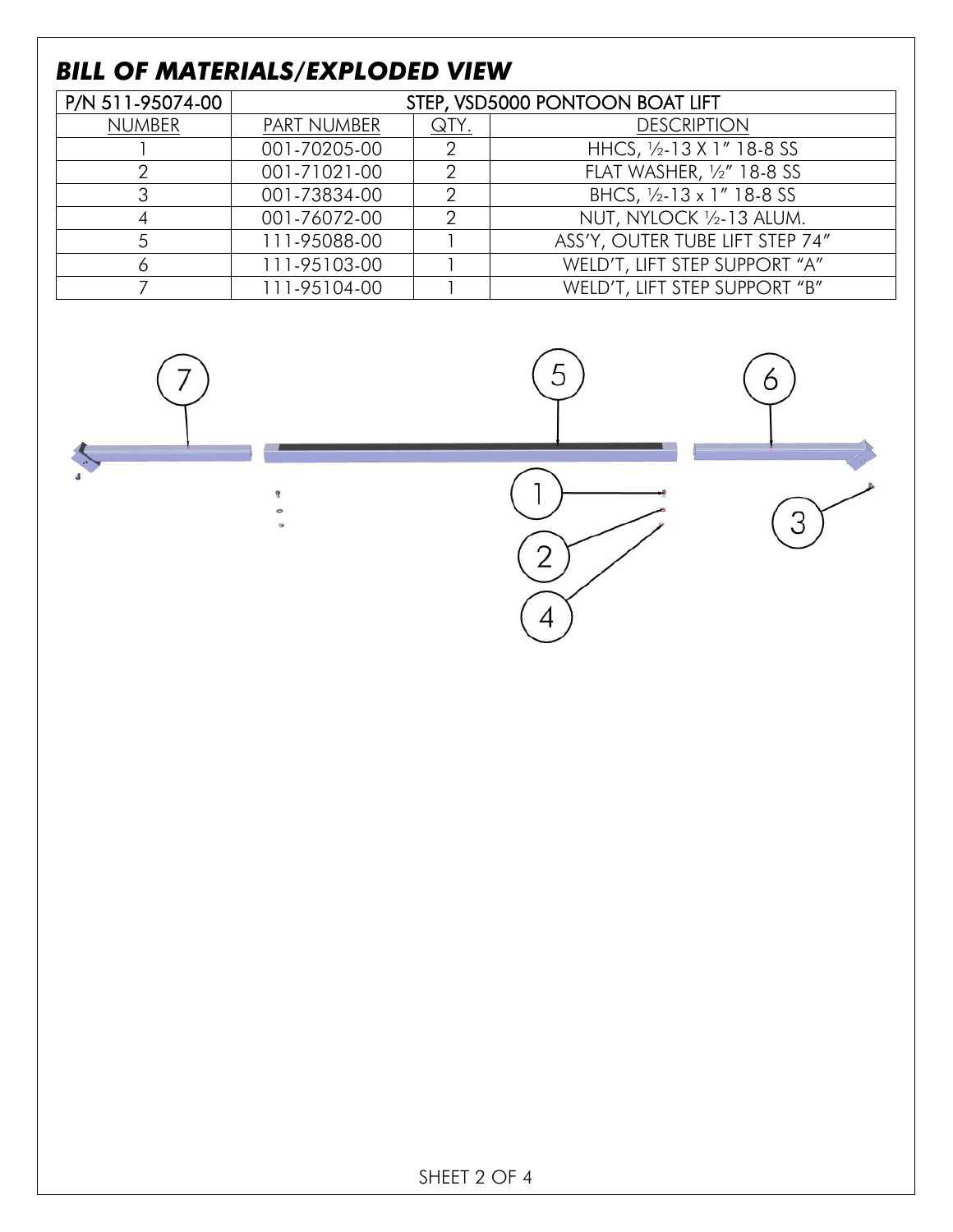## *ASSEMBLY*

LOOSEN BUT DO NOT REMOVE THE INSTALLED HARDWARE (FIGURE 1.1). LOOSEN THE TWO ½-13 NYLOCK NUTS UNTIL INNER SUPPORTS CAN BE ADJUSTED IN THE LIFT STEP TUBE. LOOSEN THE TWO 1/2-13 X 1" BUTTON HEAD BOLTS UNTIL THE ENDS NO LONGER PROTRUDE INTO THE CLAMPS (FIGURE 1.2).